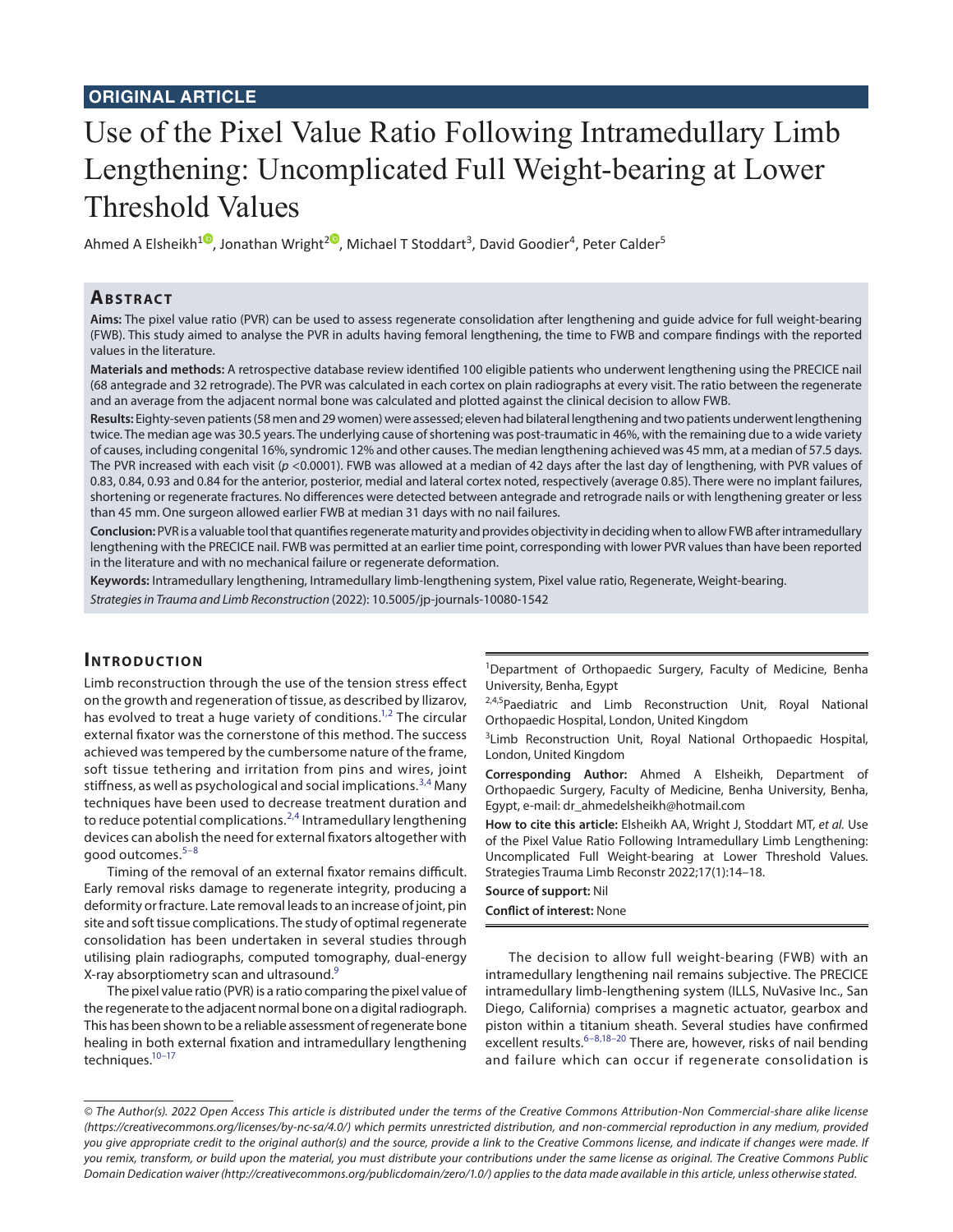inadequate and too much weight is allowed through the limb.<sup>[21](#page-4-3)</sup> The manufacturer advises a limitation in weight-bearing of 20–30 kg until an adequate regenerate consolidation, often described as formation of three out of four cortices[.19](#page-4-4)[,22](#page-4-5)

Two recent studies have highlighted the value of using the PVR in assessing regenerate consolidation to determine the time to permit FWB. $^{23,24}$  $^{23,24}$  $^{23,24}$  $^{23,24}$  $^{23,24}$  The aim of this study is to measure the PVR at the point when FWB is allowed in a consecutive group of patients who have undergone femoral lengthening with the PRECICE nail and to see if the early weight-bearing protocol as used occurred at a lower PVR.

## **MATERIALS AND METHODS**

A retrospective radiological analysis was performed on a consecutive group of adult patients who underwent femoral lengthening using the PRECICE ILLS between September 2012 and November 2019 at a single centre. Approval was granted by the institutional research and development committee (R&D registration number: SE21.11). Patients with less than 12 months of follow-up and those with an oblique osteotomy, which distorted the calculation in some views, were excluded. There were 100 femoral lengthening (53 right side and 47 left side) in 87 patients (58 men and 29 women) eligible for review. The median age at surgery was 30.5 years [IQR (interquartile range) 22 years, range 18–68].

Eleven patients had bilateral sequential lengthening and two patients underwent lengthening of the same segment twice. All procedures were performed by two senior limb reconstruction surgeons (surgeon A performed 55 procedures, and surgeon B performed 45). There were 68 antegrade and 32 retrograde lengthening undertaken. The indications and underlying pathologies were variable; 46% were acquired shortening, 16% congenital, 12% syndromic and 26% had various causes of limb length discrepancy.

All patients had a standard application of the PRECICE nail, either antegrade or retrograde, with a distraction rate of 0.33 mm three times a day.<sup>19</sup> The PVR was measured on the radiograph from the first outpatient attendance after the last day of lengthening and on every subsequent visit. The decision to allow FWB was made by the senior consultants based on clinical criteria without the influence of PVR; both surgeons applied different regimens. Surgeon A permitted patients to increase weight through the

lengthened limb gradually with 25% in the first week, 50% in the second, 75% in the third and finally FWB through the limb at 4 weeks after completion of lengthening. After a further week, anteroposterior and lateral plain radiographs were taken, and if adequate regenerate consolidation in the distraction site was confirmed, as determined by the evidence of increased bone density in three out of four cortices, then FWB was continued. If the regenerate was thought to be inadequate, then partial weightbearing was reinstituted. Surgeon B instructed patients to remain partial weight-bearing, placing no more than 20 kg through the limb. FWB was permitted after subsequent radiographs confirmed adequate regenerate consolidation as above. FWB was permitted for the most at the second outpatient visit after completion of lengthening (57%), while in 37% of patients it was allowed at the third visit. In 6% of cases, FWB was delayed to a later visit (fourth or fifth). The time interval to FWB was calculated from the end of lengthening.

Radiographic images were assessed using the McKesson Enterprise Medical Imaging PACS, release 12.3 (2017) system. PVR calculations were recorded for the anterior, posterior, medial and lateral areas by utilising the "region of interest (ROI)" modality. Anterior and posterior values were collected from the lateral radiographic view whilst the medial and lateral values were collected from anteroposterior views. This particular imaging package offers an oval, not rectangular, outline of ROI. Values of the ROI were measured carefully to ensure that only the bone density was recorded (cortex and medulla) without the inclusion of the nail which would have distorted the readings ([Fig. 1\)](#page-1-0).

The PACS system that was used has a proportional measurement of the pixel value; increased density produces a bigger number [\(Fig. 1\)](#page-1-0). The PVR was calculated in a similar way to earlier reports:<sup>10[,17](#page-4-0)</sup>

#### Regenerate pixel value [proximal pixel value + distal pixel value] $\times$  0.5

A PVR of one represents a regenerate that is of equivalent density to that of the adjacent bone. A PVR of less than one indicates a lower radiographic density of the consolidating regenerate than the adjacent bone.

Statistical analysis was undertaken with data entered into the Statistical Program for Social Science, the IBM SPSS version 24.0 (IBM Co., Armonk, New York, USA). Median and interquartile



<span id="page-1-0"></span>**Fig. 1:** PVR measurement of the regenerate ROI, proximal and distal normal bone segments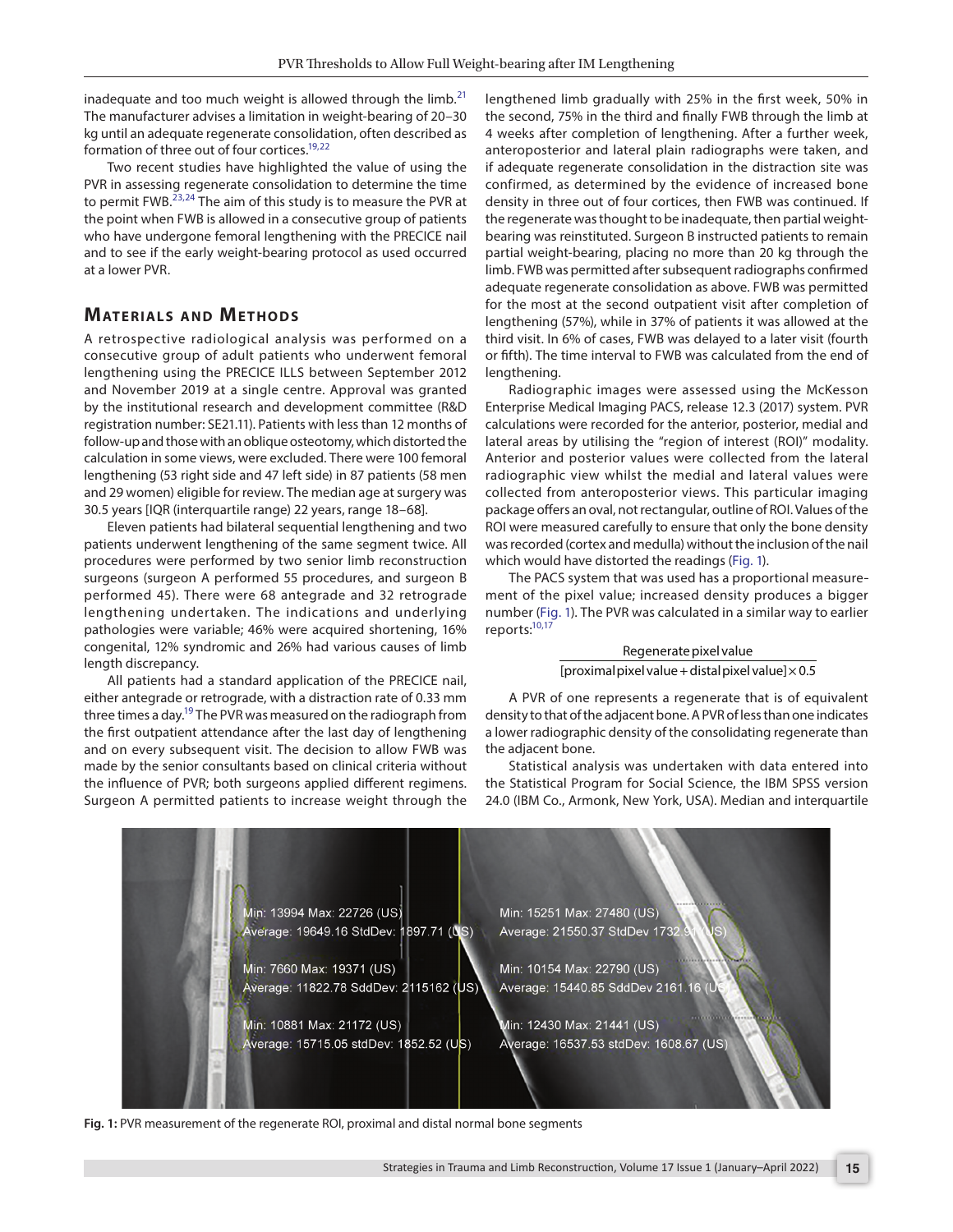range was used to express the spread of data. Analytic statistics in the form of Chi-square for test correction, the Mann–Whitney test for comparing two groups and the Wilcoxon test for assessing the change between different readings of every individual. The Kruskal–Wallis test was used to detect any difference between more than two groups. The variables included sex, antegrade vs retrograde and amount of lengthening achieved.

# **RESULTS**

The median lengthening achieved was 45 mm (IQR 30, range 15–80 mm), at a median of 57.5 days (IQR 37, range 20–146 days). FWB was allowed at a median of 42 days (6 weeks) after the last lengthening day (IQR 39, range 21–210 days). When calculated from the day of surgery, this interval had a median of 105 days (15.5 weeks) (IQR 39, range 60–309 days). No mechanical failure of the device was recorded in the cohort of patients.

At the time of FWB, the regenerate-segment PVR had a median value of 0.83, 0.84, 0.93 and 0.84 for the anterior, posterior, medial, and lateral cortices, respectively. The overall median PVR was 0.85 ([Table 1\)](#page-2-0).

There was a statistically significant correlation between the surgeon and the time to FWB ( $p = 0.013$ ); surgeon A tended to allow FWB at a median of 31.5 days (IQR 18, range 21–128), compared to surgeon B, who preferred FWB at a later date at a median of 55.5 days (IQR 40, range 28–210). However, there was no statistically significant difference in the PVR values at the time of FWB between the patients of surgeon A compared to surgeon B.

When the PVR value was calculated at serial outpatient attendances, there was a statistically significant increase in density compared to the previous visit [\(Table 2\)](#page-2-1).

The age of patients in the antegrade nail group had a median of 28 years (IQR 22, range 18–68) and was significantly lower than those in the retrograde group (median 38 years, IQR 24, range 18–66) ( $p = 0.041$ ); otherwise, there were no differences in patient

<span id="page-2-0"></span>

|  |  | <b>Table 1: PVR values at the time of FWB</b> |  |  |
|--|--|-----------------------------------------------|--|--|
|--|--|-----------------------------------------------|--|--|

|            | Anterior | Posterior | Medial | Lateral | Average |
|------------|----------|-----------|--------|---------|---------|
| Median     | 0.83     | 0.84      | 0.93   | 0.84    | 0.85    |
| <b>IOR</b> | 0.21     | 0.21      | 0.11   | 0.15    | 0.14    |
| Minimum    | 0.42     | 0.47      | 0.61   | 0.39    | 0.54    |
| Maximum    | 1.11     | 111       | 1.13   | 1.26    | 1.11    |

<span id="page-2-1"></span>**Table 2:** PVR values at consecutive outpatient visits

|                       | Visit 1<br>(end of lengthening) |                               | Visit 3 |
|-----------------------|---------------------------------|-------------------------------|---------|
| Median of average PVR | 0.761                           | 0.841                         | 0.907   |
| Wilcoxon test         | Visit 1 ys Visit 2              |                               |         |
| p value               | <0.000                          |                               |         |
|                       |                                 | Visit 2 vs Visit 3<br>< 0.000 |         |
|                       |                                 |                               |         |

#### <span id="page-2-2"></span>**Table 3:** PVR values—antegrade vs retrograde nails

| Ante/Retro   | Anterior | Posterior | Medial | Lateral | Average |
|--------------|----------|-----------|--------|---------|---------|
| Ante         | 0.83     | 0.84      | 0.92   | 0.84    | 0.85    |
| Retro        | 0.86     | 0.87      | 0.94   | 0.84    | 0.87    |
| Whole cohort | 0.83     | 0.84      | 0.93   | 0.84    | 0.85    |
| p value      | 0.181    | 0.172     | 0.156  | 0.953   | 0.226   |

demographics or lengthening achieved. Following retrograde nail lengthening, a slightly higher PVR value was recorded (in anterior, posterior and medial cortices) at FWB than the antegrade group, yet this difference was not statistically significant [\(Table 3\)](#page-2-2).

This cohort was divided into two groups using length gained; the median of the entire cohort was 45 mm and this was used as a division to create the two groups. Group I (<45 mm lengthening) comprised 54 cases (37 antegrade and 17 retrograde nails) and allowed FWB at a median of 46 days (IQR 40, range 21–140). Group II (>45 mm lengthening) had 46 cases (31 antegrade and 15 retrograde nails) and allowed FWB at a median of 42 days (IQR 36, range 21–210). There was no statistically significant difference between the two groups in the time to FWB after the end of distraction  $(p = 0.181)$ . Additionally, the PVR values at FWB were also not statistically different ( $p = 0.342$ ).

A review of the aetiology of shortening confirmed that patients with congenital and syndromic conditions were operated on at a younger age (*p* <0.000), required more lengthening (*p* <0.000) and took a long time to achieve the target length ( $p = 0.039$ ). The syndromic group had the shortest time to FWB at a median of 28 days ( $p = 0.008$ ), although this is the smallest group with only 12 lengthening episodes in 7 patients. In the congenital group, the PVR was significantly lower in the posterior cortex, with a median value of 0.75 compared to the whole cohort median of 0.84 ( $p = 0.047$ ). No other differences were detected from the remaining cortices.

#### **Dis c u s sio n**

The PRECICE intramedullary lengthening nail is proven to be a valuable tool in femoral lengthening.<sup>19,20</sup> The weight-bearing status remains an issue with the manufacturer's recommendation of no more than 20 kg of weight through the limb until adequate regenerate consolidation has occurred so as to reduce the risk of implant breakage and deformity. $22$  In this retrospective review of a patient cohort who had completed femoral lengthening, we assessed the time when FWB was allowed by calculating the PVR and confirmed an earlier time to FWB, as compared to recent reports, is possible with no implant complications.<sup>[23](#page-4-6)[,24](#page-4-7)</sup>

The use of PVR was studied in limb reconstruction scenarios originally to quantify the regenerate quality and provide an objective assessment to time external fixator removal. Shim et al. studied the serial changes of the PVR during femoral (26 patients) and tibial (22 patients) lengthening with an external fixator. They concluded that PVR could be used reliably as a measure of regenerate maturation and aid in the timing of frame removal.<sup>10</sup>

Other methods of measuring regenerate maturation include bone mineral density (BMD), measured by a DEXA scan.<sup>[9](#page-3-6)</sup> The correlation of PVR to BMD has been confirmed by Hazra et al., who compared the values of 70 tibial regenerate columns at the time of external fixation removal.<sup>11</sup> Song et al. further reported a linear correlation between the two methods in their study of 40 tibial lengthening using the Ilizarov frame[.14](#page-3-10)

Early frame removal when performing the lengthening over nail (LON) technique is not without implant complications. Metalwork failure, screw breakage and nail bending have been reported.[25](#page-4-8)[–27](#page-4-9) Zhao et al. analysed 34 patients who underwent tibial LON, incorporating PVR to guide weight-bearing status. Partial weight-bearing was allowed once the PVR reached one in two cortices and full weight-bearing once the PVR reached one in three cortices. They reported no mechanical failures or refractures. Incidentally, this value was achieved in different cortices between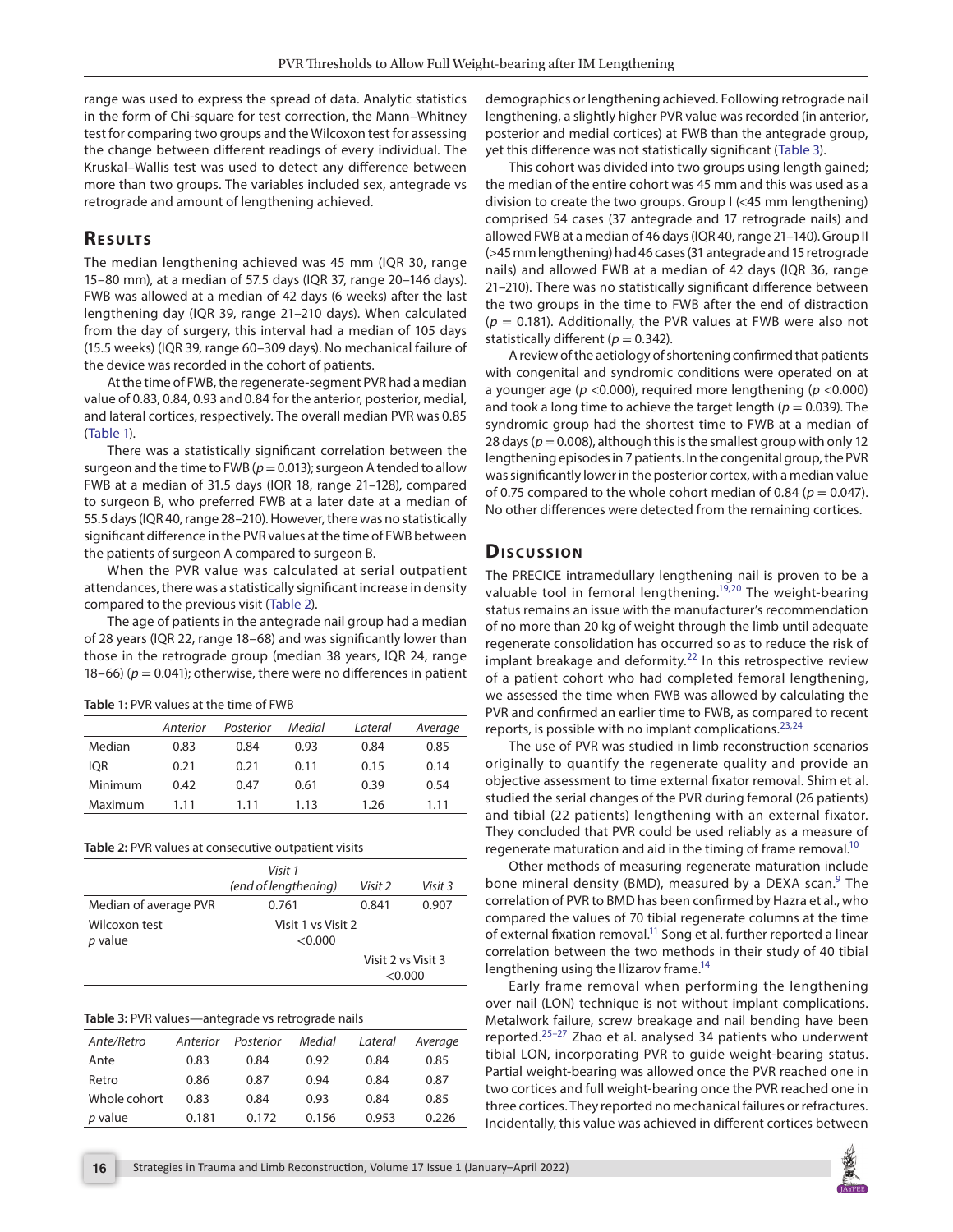7 and 14 months and is much higher than the PVR level reported in this study to allow FWB[.12](#page-3-11)

Two recent studies have correlated the PVR at the time for FWB after lengthening with the PRECICE ILLS. Bafor et al. analysed a cohort of 42 adults and paediatric patients, with a mean femoral lengthening of 36  $mm<sup>23</sup>$  $mm<sup>23</sup>$  $mm<sup>23</sup>$  Bone union was reported at 17 weeks (8–28) from the date of surgery. The PVR values at that time were measured at 0.93, 0.92, 0.96 and 0.93 in the anterior, posterior, medial and lateral cortices, respectively. Vulcano et al. analysed 32 patients, including both adults and paediatric patients, who had an antegrade PRECICE femoral lengthening of a mean of 41 mm. $^{24}$  $^{24}$  $^{24}$ They reported that bone union and FWB were achieved at 8.5 weeks (4–18). Due to soft tissue shadow overlying the proximal part of the regenerate, they only relied on the distal area for evaluation. The PVR was found to be 0.92, 0.98, 0.89 and 0.84 in the anterior, posterior, medial and lateral cortices. In comparison, this study reports lower PVR values at the time of FWB and an interval, whether from the day of surgery (105 days) or the completion of lengthening (42 days), which was shorter than that published from these other studies.

With traditional external fixation methods, the formation of three cortices has been described as a threshold for fixator removal. $^{28}$  $^{28}$  $^{28}$ In comparison, the formation of two cortices within the regenerate has been suggested in hybrid (combined internal and external) fixation, with the nail acting as a third cortex.<sup>12</sup> This is the premise for early weight-bearing out of frame with hybrid techniques using more rigid fixation.[4,](#page-3-3)[25–](#page-4-8)[27](#page-4-9) The lengthened nail itself, whilst of limited strength, will contribute to the stability of the nail–regenerate construct. We believe that this acts in a similar (load sharing) manner to a steel bar contained within reinforced concrete, such that greater loads can be tolerated than by either component alone. This would also include resistance to axial loading through the locking bolts.

Despite starting with similar PVR values at the first visit postlengthening, there was a trend for higher PVR values and a narrower IQR with surgeon A at the second and third visits; it appeared that PVR reaches a higher level faster to allow FWB through allowing a gradual increase in weight over 1 month. Given that there were no failures in our series we cannot define the lowest PVR threshold for weight-bearing, and it could be hypothesised that weight-bearing may be able to start even earlier.

At present, this is the largest series of patients undergoing surgery with a lengthening intramedullary nail in which the PVR has been assessed. We have only evaluated an adult cohort of patients, and the results may differ in paediatric and adolescent groups, in whom faster healing times have been reported.<sup>19,[20,](#page-4-2)28</sup> The previous reports did not differentiate the outcome between adults and paediatrics, or antegrade vs retrograde nails.[23](#page-4-6),[24](#page-4-7) We did not detect any difference in PVR between antegrade and retrograde nails in this study. We accept other limitations, as a retrospective analysis of the PVR matched to a known outcome. The PVR value was not able to be recorded as an absolute number. Despite measuring the median of the average PVR as 0.85, there was a wide range from 0.54 to 1.11. Therefore, it would be difficult to conclude and recommend a safe value to use. A PVR range between 0.71 and 0.99 could be considered, which contained the middle half of recorded values (IQR 0.14). However, further prospective studies are required.

# **CONCLUSION**

The use of PVR is a valuable tool by allowing a standardised assessment of regenerate consolidation on X-ray. It may quantify regenerate strength and allow greater confidence when deciding to allow full weight-bearing after intramedullary lengthening with the PRECICE ILLS. This study has reported FWB at an earlier time point with smaller PVR values in comparison to the literature with no mechanical failure or regenerate deformation.

#### **ORCID**

*Ahmed A Elsheik[h](https://orcid.org/0000-0001-5814-6684
)* https://orcid.org/0000-0001-5814-6684 *Jonathan Wright*https://orcid.org/0000-0001-6055-648X

#### **Re f e r e n c e s**

- <span id="page-3-0"></span>1. Ilizarov GA. The tension-stress effect on the genesis and growth of tissues. Part I. The influence of stability of fixation and soft-tissue preservation. Clin Orthop Relat Res 1989(238):249–281. PMID: 2910611.
- <span id="page-3-1"></span>2. Hosny GA. Limb lengthening history, evolution, complications and current concepts. J Orthop Traumatol 2020;21(1):3. DOI: 10.1186/ s10195-019-0541-3.
- <span id="page-3-2"></span>3. Yin P, Ji Q, Li T, et al. A systematic review and meta-analysis of ilizarov methods in the treatment of infected nonunion of tibia and femur. PLoS One 2015;10(11):e0141973. DOI: 10.1371/journal.pone.0141973.
- <span id="page-3-3"></span>4. Sheridan GA, Fragomen AT, Rozbruch SR. Integrated limb lengthening is superior to classical limb lengthening: a systematic review and meta-analysis of the literature. JAAOS Global Res Rev 2020;4(6):e20.00054. DOI: 10.5435/JAAOSGlobal-D-20-00054.
- <span id="page-3-4"></span>5. Fragomen AT. Motorized intramedullary lengthening nails: outcomes and complications. Tech Orthop 2020;35(3). DOI: 10.1097/ BTO.0000000000000458.
- <span id="page-3-8"></span>6. Sheridan GA, Falk DP, Fragomen AT, et al. Motorized Internal Limb-Lengthening (MILL) techniques are superior to alternative limblengthening techniques: a systematic review and meta-analysis of the literature. JBJS Open Access 2020;5(4):e20.00115. DOI: 10.2106/ JBJS.OA.20.00115.
- 7. Calder PR, Laubscher M, Goodier WD. The role of the intramedullary implant in limb lengthening. Injury 2017;48(Suppl. 1):S52–S58. DOI: 10.1016/j.injury.2017.04.028.
- <span id="page-3-5"></span>8. Paley D, Harris M, Debiparshad K, et al. Limb lengthening by implantable limb lengthening devices. Tech Orthop 2014;29(2): 72. DOI: 10.1097/BTO.0000000000000072.
- <span id="page-3-6"></span>9. Babatunde OM, Fragomen AT, Rozbruch SR. Noninvasive quantitative assessment of bone healing after distraction osteogenesis. HSS J 2010;6(1):71–78. DOI: 10.1007/s11420-009-9130-y.
- <span id="page-3-7"></span>10. Shim JS, Chung KH, Ahn JM. Value of measuring bone density serial changes on a picture archiving and communication systems (PACS) monitor in distraction osteogenesis. Orthopedics 2002;25(11): 1269–1272. DOI: 10.3928/0147-7447-20021101-19.
- <span id="page-3-9"></span>11. Hazra S, Song HR, Biswal S, et al. Quantitative assessment of mineralization in distraction osteogenesis. Skeletal Radiol 2008;37(9):843–847. DOI: 10.1007/s00256-008-0495-7.
- <span id="page-3-11"></span>12. Zhao L, Fan Q, Venkatesh KP, et al. Objective guidelines for removing an external fixator after tibial lengthening using pixel value ratio: a pilot study. Clin Orthop Relat Res 2009;467(12):3321–3326. DOI: 10.1007/s11999-009-1011-7.
- 13. Singh S, Song HR, Venkatesh KP, et al. Analysis of callus pattern of tibia lengthening in achondroplasia and a novel method of regeneration assessment using pixel values. Skeletal Radiol 2010;39(3):261–266. DOI: 10.1007/s00256-009-0703-0.
- <span id="page-3-10"></span>14. Song SH, Agashe M, Kim TY, et al. Serial bone mineral density ratio measurement for fixator removal in tibia distraction osteogenesis and need of a supportive method using the pixel value ratio. J Pediatr Orthop Part B 2012;21(2):137–145. DOI: 10.1097/ BPB.0b013e32834f04f3.
- 15. Ryu KJ, Kim BH, Hwang JH, et al. Reamed intramedullary nailing has an adverse effect on bone regeneration during the distraction phase in tibial lengthening. Clin Orthop Relat Res 2016;474(3):816–824. DOI: 10.1007/s11999-015-4613-2.